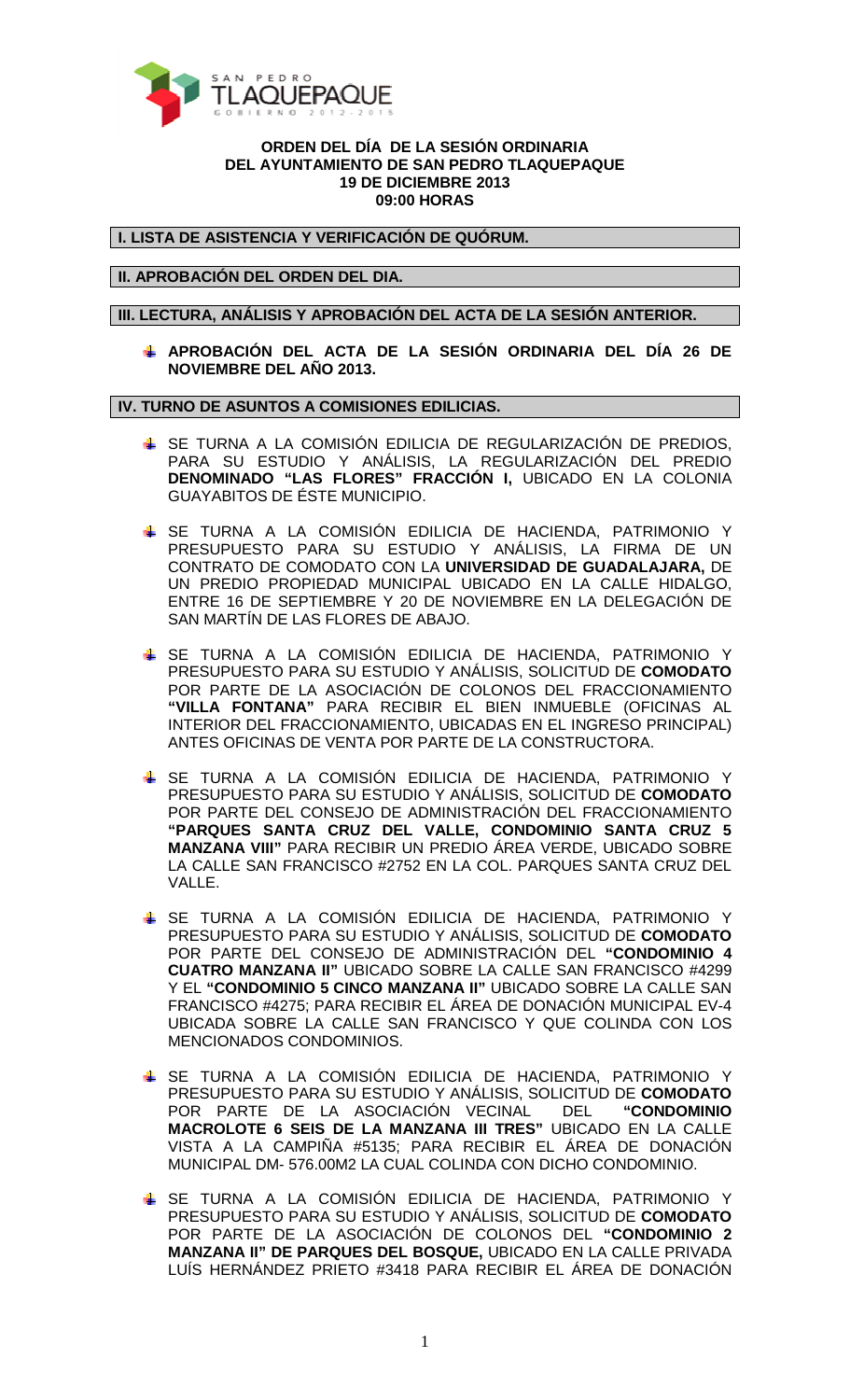

MUNICIPAL EV-4 CESIÓN NO. 4 SUP. 877.07 MTS2 QUE COLINDA CON DICHO CONDOMINIO.

 SE TURNA A LA COMISIÓN EDILICIA DE HACIENDA, PATRIMONIO Y PRESUPUESTO PARA SU ESTUDIO Y ANÁLISIS, SOLICITUD DE **COMODATO** POR PARTE DE LA ARQUIDIÓCESIS DE GUADALAJARA, QUIEN SOLICITA UN PREDIO ÁREA DE CESIÓN MUNICIPAL EV-1, RECONOCIDO AL INTERIOR DEL **FRACCIONAMIENTO PARQUES DEL PALMAR** (PREDIO CONOCIDO COMO LA CANCHA DEPORTIVA), UBICADO ENTRE LAS CALLES AV. SAN FRANCISCO Y SAN JORGE EL CUAL CUENTA CON UNA SUPERFICIE APROXIMADA DE 2, 842.79 METROS CUADRADOS Y DONDE SE PRETENDE LA CONSTRUCCIÓN DE UN CONJUNTO PASTORAL, QUE INCLUYE: TEMPLO, SALONES PARA EVANGELIZACIÓN Y OTROS ELEMENTOS A FAVOR DE LA COMUNIDAD. LO ANTERIOR CON EL CONSENTIMIENTO DE LOS VECINOS A TRAVÉS DE SU PRESIDENTA LIC. CAROLINA ORTEGA LOMELI.

 **V. LECTURA, EN CASO DE DEBATE Y APROBACIÓN DE DICTÁMENES DE COMISIONES.** 

- EXP. 165/2013, DICTAMEN EN SENTIDO PROCEDENTE QUE TIENE POR OBJETO **PRIMERO.-** SE AUTORIZA LA COMPRA VENTA DE 114, 612.84 MTS2 A UNA FRACCIÓN DEL PREDIO DENOMINADO **"BUENA VISTA"** UBICADO EN LA DELEGACIÓN DE TATEPOSCO EN LA COLONIA **LA COFRADÍA,** DE ESTE MUNICIPIO, CORRESPONDIÉNDOLE LA CUENTA CATASTRAL NO. 014715-94- RCO Y CLAVE 098-1-46-5820-005-00-0000 PERTENECIENTE AL C. RAFAEL GERARDO CASTELLANOS VÁZQUEZ, PARA EFECTO DE REGULARIZAR Y TITULAR A LOS POSESIONARIOS, POR UN TOTAL DE \$20'434,323.24 (VEINTE MILLONES CUATROCIENTOS TREINTA Y CUATRO PESOS 24/100) MEDIANTE UN CONVENIO DE IMPUESTOS, DERECHOS Y APROVECHAMIENTOS. **SEGUNDO.-** SE FACULTA AL PRESIDENTE MUNICIPAL, SÍNDICO, SECRETARIO Y ENCARGADO DE LA HACIENDA MUNICIPAL PARA LA FIRMA DEL CONVENIO CORRESPONDIENTE. **TERCERO.-** SE FACULTA AL PRESIDENTE MUNICIPAL, SINDICO, SECRETARIO Y ENCARGADO DE LA HACIENDA MUNICIPAL PARA LA FIRMA DE LOS INSTRUMENTOS JURÍDICOS CORRESPONDIENTES. **CUARTO.-** SE ORDENA A LA COMISIÓN MUNICIPAL DE REGULARIZACIÓN (COMUR) INICIAR CON LOS TRABAJOS CORRESPONDIENTES PARA EFECTO DE LA REGULARIZACIÓN DE LOS PREDIOS.
- EXP. 285/2010, DICTAMEN EN SENTIDO PROCEDENTE QUE TIENE POR OBJETO: **PRIMERO.-** SE DEROGA EL **REGLAMENTO INTERIOR DE LA POLICÍA PREVENTIVA MUNICIPAL** DE SAN PEDRO TLAQUEPAQUE. **SEGUNDO.-** SE APRUEBA EL **REGLAMENTO DE LA COMISARÍA DE LA POLICÍA PREVENTIVA MUNICIPAL DE SAN PEDRO TLAQUEPAQUE.**

## **VI. ASUNTOS GENERALES.**

 SE AUTORIZA **MODIFICAR EL ACUERDO DE AYUNTAMIENTO DE FECHA 14 DE NOVIEMBRE 2012,** PARA QUEDAR COMO SIGUE: **PRIMERO.-** SE APRUEBA CONFERIR PODER GENERAL JUDICIAL EN LOS TÉRMINOS ESTABLECIDOS POR LOS ARTÍCULOS 2207 PÁRRAFO PRIMERO DEL CÓDIGO CIVIL DEL ESTADO DE JALISCO, 2554 PÁRRAFO PRIMERO DEL CÓDIGO CIVIL FEDERAL Y SUS CORRELATIVOS DE LOS RESTANTES ESTADOS DEL PAÍS, CON TODA CLASE DE FACULTADES GENERALES Y LAS ESPECIALES QUE REQUIERAN PODER ESPECIAL, DE MANERA ENUNCIATIVA MÁS NO LIMITATIVA, CONFIRIÉNDOSE A:

#### **SINDICO MUNICIPAL, EL LICENCIADO EN DERECHO ERNESTO MEZA TEJEDA**

# **ABOGADOS**

01.- ADRIANA SEVILLA RAMÍREZ 02.- AHUIZOTL JOSÉ MARÍN ROSALES 03.-ALEJANDRO TORRES MURGUÍA 04.- ALMA DELIA HERNÁNDEZ GARCÍA 05.- ALFONSO SILVA GONZÁLEZ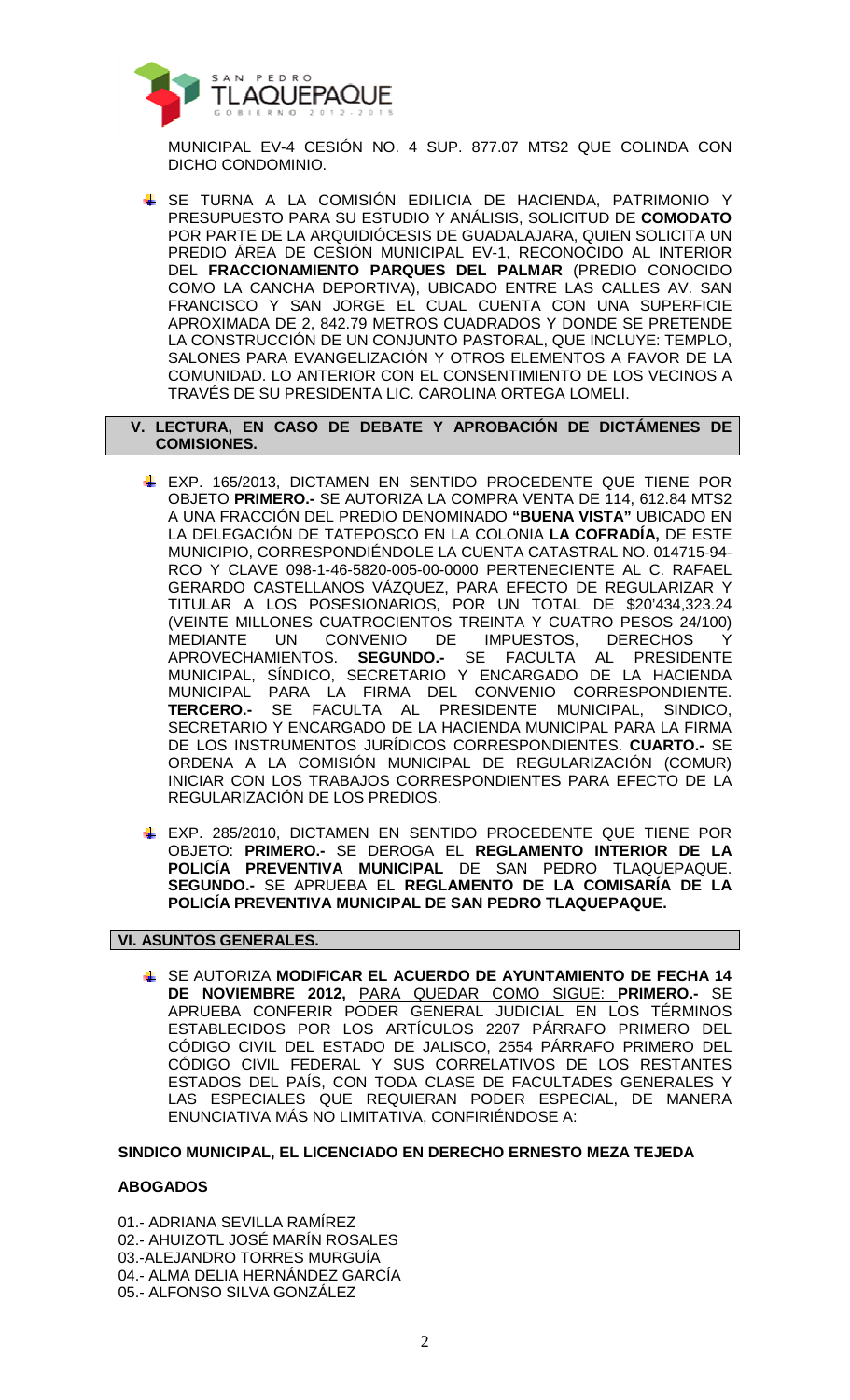

06.- ANTONIO VILLANUEVA ALVA 07.- CARLOS DAVID LÓPEZ GUTIÉRREZ 08.- CELINA JÁUREGUI GUTIÉRREZ 09.- CESAR CUENTA CALATA 10.-CLAUDIA GABRIELA MALDONADO HERNÁNDEZ 11.- DANIEL DÍAZ PÉREZ 12.- DAVID CONTRERAS PEÑA 13.- DAVID ISRAEL DÍAZ CÁRDENAS 14.- ELIZABETH CERPA GALLEGOS 15.-FERNANDO FERNÁNDEZ DÍAZ 16.-FIDEL IBARRA CONTRERAS 17.- FIDEL GARCÍA MUÑOZ 18.-GABRIELA RODRÍGUEZ CONTRERAS 19- GILDARDO BERUMEN ARELLANO 20.- JAIME FLORES MARTÍNEZ 21.-JAIRO OMAR FIERROS VILLEGAS 22.- JORGE ISAAC DE LA TORRE RAMÍREZ 23.- JAZAEL HERNÁNDEZ MORA 24.-JESÚS MARCELINO BERMUDEZ RUELAS 25.- JORGE HUGO GUZMÁN OROZCO 26.- JOSÉ ENRIQUE TORRES GIRÓN 27.- JOSÉ NICOLÁS RAMÍREZ RIZO 28.- JOSÉ SALOMÓN ROMERO VARGAS 29.- LEÓN ESCAMILLA LÓPEZ 30.- LUIS EDMUNDO SANDOVAL GALINDO 31.- MARÍA GUADALUPE BARBA DELGADILLO 32.- MARIO LÓPEZ HERRERA 33.- MARIO SERGIO GAMA APODACA 34.- NADIA ELIZABETH ARIAS ZEPEDA 35.- NOBEL JESÚS CRUZ SOLÍS 36.- NORBERTO LEAL ALCALÁ 37.- NORBERTO VIDAURRI CORONADO 38.- OMAR ALEJANDRO GUTIÉRREZ VELAZQUEZ 39.- REYNALDO VAZQUEZ PERALTA 40.- SERGIO FRANCISCO VIRAMONTES JUÁREZ 41.- TANIA NERI GUTIÉRREZ 42.- URIEL GUILLEN BERNAL 43.- RAMÓN CRUZ MEJÍA 44.- SANTIAGO MEDINA RODRÍGUEZ

- 45.- SAÚL LEMUS GUERRERO
- 46.- JOSÉ VALENTÍN RIZO LARA
- 47.- JAVIER NAMBO JACOBO

#### **CON LAS FACULTADES SIGUIENTES:**

- **A) FACULTADES JUDICIALES.-** INICIAR, DESISTIRSE Y PROSEGUIR TODA CLASE DE JUICIOS SEGÚN PROCEDA **DESIGNAR AUTORIZADOS**, PRESENTAR DENUNCIAS Y QUERELLAS PENALES; PRORROGAR JURISDICCIÓN; RECUSAR Y ALEGAR INCOMPETENCIAS; OFRECER Y RENDIR PRUEBAS Y TACHAR LAS DEL CONTRARIO; ARTICULAR Y ABSOLVER POSICIONES; PROMOVER TODA CLASE DE INCIDENTES; INTERPONER RECURSOS ORDINARIOS Y EXTRAORDINARIOS, PROMOVER Y CONTINUAR EN TODAS SUS ETAPAS EL JUICIO DE AMPARO; ASISTIR A REMATES Y HACER POSTURAS, PUJAS Y MEJORAS; PEDIR ADJUDICACIÓN DE BIENES; TRANSIGIR, COMPROMETER EN ARBITRO Y ARBITRADORES; Y PACTAR PROCEDIMIENTOS CONVENCIONALES PERMITIDOS POR LA LEY. LOS APODERADOS TENDRÁN FACULTAD PARA COMPARECER Y REPRESENTAR EXPRESAMENTE AL PODERDANTE EN LAS AUDIENCIAS DE CONCILIACIÓN PREVISTAS EN EL ARTÍCULO 282 BIS DEL CÓDIGO DE PROCEDIMIENTOS CIVILES DEL ESTADO DE JALISCO.
- **B) FACULTADES LABORALES.-** COMPARECER Y DESISTIRSE; DESIGNAR AUTORIZADOS, REPRESENTAR AL PODERDANTE EN LAS AUDIENCIAS QUE SE CELEBREN EN LOS TÉRMINOS DE LA LEY FEDERAL DEL TRABAJO Y LA LEY PARA LOS SERVIDORES PÚBLICOS DEL ESTADO DE JALISCO; CONCILIAR, INTERPONER Y CONTESTAR Y AMPLIAR DEMANDAS,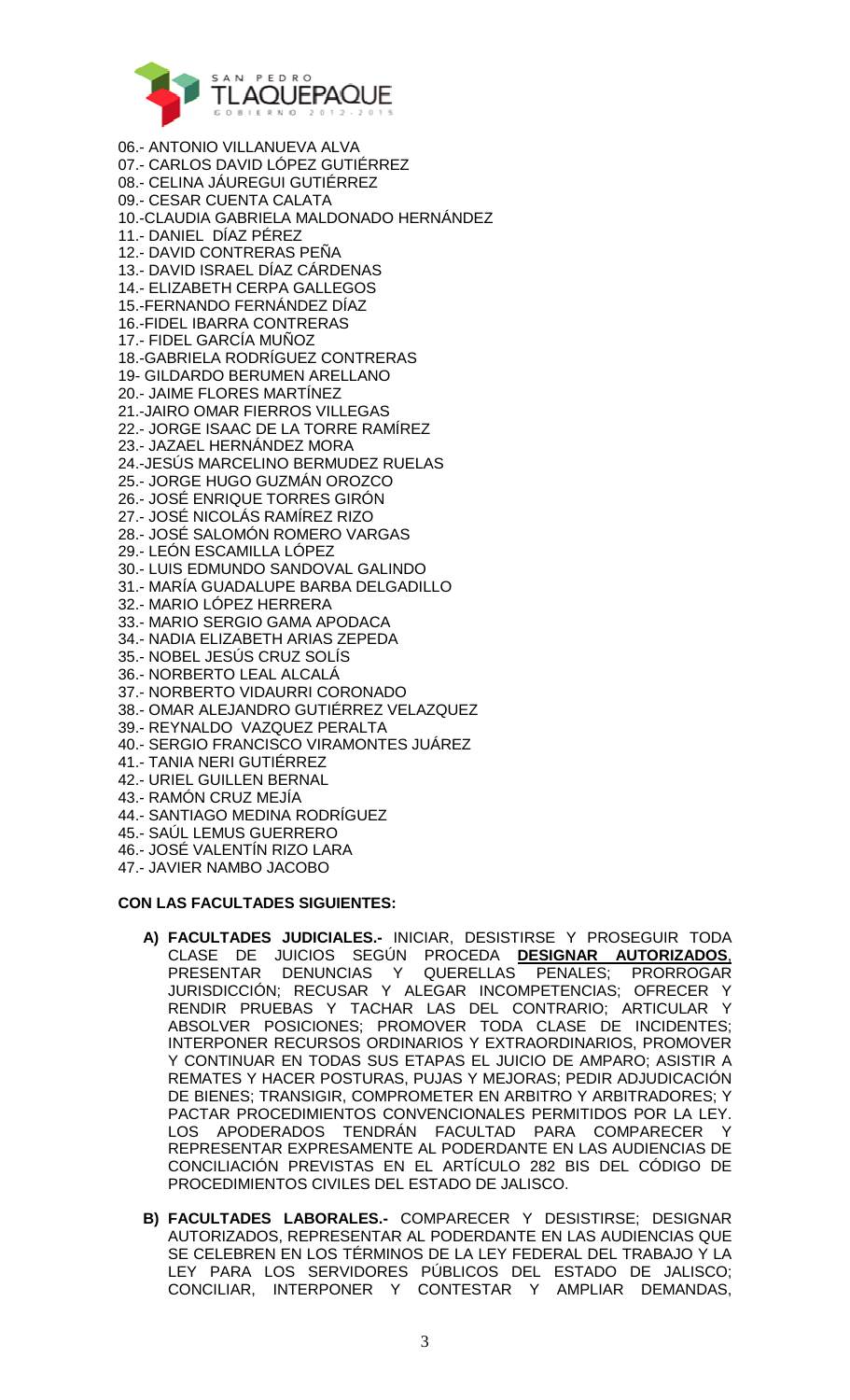

RATIFICAR DEMANDAS, CELEBRAR Y RATIFICAR CONVENIOS, ABSOLVER POSICIONES, INTERPONER INCIDENTES, COMPARECER EN TODO TIPO DE CONFLICTOS LABORALES TANTO INDIVIDUALES COMO COLECTIVOS CON TODA CLASE DE AUTORIDADES LABORALES FEDERALES O LOCALES EN NOMBRE Y REPRESENTACIÓN DEL AYUNTAMIENTO MANDANTE.

- **C) EN GENERAL.-** AGOTAR LOS TRÁMITES EN AQUELLOS ASUNTOS QUE SEAN COMPATIBLES CON LA NATURALEZA DE ESTE MANDATO, ANTE PERSONAS FÍSICAS O MORALES, AUTORIDADES ADMINISTRATIVAS, JUDICIALES Y LABORALES TANTO FEDERALES COMO ESTATALES Y MUNICIPALES.
- **D) SE APRUEBA CONFERIR PODER PARA ACTOS DE ADMINISTRACIÓN Y DOMINIO** ÚNICAMENTE PARA LA SUBROGACIÓN DE VEHÍCULOS SINIESTRADOS O ROBADOS, ASÍ COMO PARA TRAMITAR SU INDEMNIZACIÓN ANTE LAS COMPAÑÍAS ASEGURADORAS CON LAS QUE EL PODERDANTE TENGA CONTRATOS AL **LIC. FEDERICO MORENO CALZADILLA.**

**SEGUNDO.-** LA DURACIÓN MÁXIMA DEL PRESENTE PODER SERÁ HASTA SU REVOCACIÓN. **TERCERO.**- SE FACULTA AL SÍNDICO MUNICIPAL PARA QUE REALICE LOS TRÁMITES NECESARIOS Y PROTOCOLICE ANTE NOTARIO PÚBLICO EL PRESENTE ACUERDO. **CUARTO.-** SE DEJAN SIN EFECTO LOS PODERES OTORGADOS CON ANTERIORIDAD.

- SE AUTORIZA AL PRESIDENTE MUNICIPAL, SECRETARIO DEL AYUNTAMIENTO, SINDICO MUNICIPAL Y ENCARGADO DE LA HACIENDA MUNICIPAL PARA LA FIRMA DEL CONVENIO ESPECÍFICO DE COLABORACIÓN Y PARTICIPACIÓN PARA LA IMPLEMENTACIÓN Y OPERACIÓN DEL PROGRAMA FEDERAL **"FONDO DE APOYO A MIGRANTES, 2013",** CON LA SECRETARÍA DE DESARROLLO E INTEGRACIÓN SOCIAL DEL GOBIERNO DEL ESTADO DE JALISCO.
- SE AUTORIZA LA PUBLICACIÓN EN LA GACETA MUNICIPAL DE LAS TARIFAS DEL SISTEMA INTERMUNICIPAL PARA LOS **SERVICIOS DEL AGUA POTABLE Y ALCANTARILLADO (SIAPA)** PARA EL EJERCICIO FISCAL DE 2014.
- SE MODIFICA LA SUPERFICIE DEL COMODATO AUTORIZADO EN SESIÓN DE AYUNTAMIENTO DEL DÍA 11 DE ABRIL DE 2008, AUTORIZÁNDOSE A LA **"ESCUELA RURAL MARIANO AZUELA" UBICADA EN ANTIGUA CARRETERA A CHÁPALA Y BELLA VISTA EN LA COLONIA LA LADRILLERA** UNA SUPERFICIE DE 1, 393.84 MTS2, (CÓDIGO 23-I). CABE HACER MENCIÓN QUE DICHA EDIFICACIÓN CUENTA CON PARTE DEL PREDIO ALEDAÑO CON UNA SUPERFICIE DE 554.26 MTS2 (CÓDIGO 23-L), DANDO UNA TOTALIDAD DE 1,948.10 MTS2.
- SE AUTORIZA DE ACUERDO AL PROGRAMA DE REGULARIZACIÓN DOCUMENTAL DE BIENES INMUEBLES Y ASÍ MISMO PODER INTEGRAR SU EXPEDIENTE, TAL Y COMO LO ESTABLECE EL NUMERAL 11 DEL REGLAMENTO DE PATRIMONIO MUNICIPAL; LA DESINCORPORACIÓN DE UNA SUPERFICIE DE 115.23 MTS2, CON DOMICILIO MORELOS 115, Y CON EL USO ACTUAL BIBLIOTECA, TELÉGRAFOS, CONSTRUCCIÓN SIN USO, E I.E.E.A, LA CUAL FUE ENTREGADA EN DONACIÓN A LA CASA EJIDAL DE SANTA ANITA.
- SE AUTORIZA DE ACUERDO AL PROGRAMA DE REGULARIZACIÓN DOCUMENTAL DE BIENES INMUEBLES Y ASÍ MISMO PODER INTEGRAR SU EXPEDIENTE, TAL Y COMO LO ESTABLECE EL NUMERAL 11 DEL REGLAMENTO DE PATRIMONIO MUNICIPAL, LA DESINCORPORACIÓN DEL PREDIO UBICADO EN LA COLONIA SAN PEDRITO CON DOMICILIO MATA REDONDA Y ÁRBOL GRANDE, CON EL USO ACTUAL DE CANCHAS DE USOS MÚLTIPLES IDENTIFICADO CON EL CÓDIGO 88, YA QUE SE ENCUENTRA DUPLICADO CON EL CÓDIGO 161-A Y CON ALTA DE LA MISMA ESCRITURA NUMERO 972.